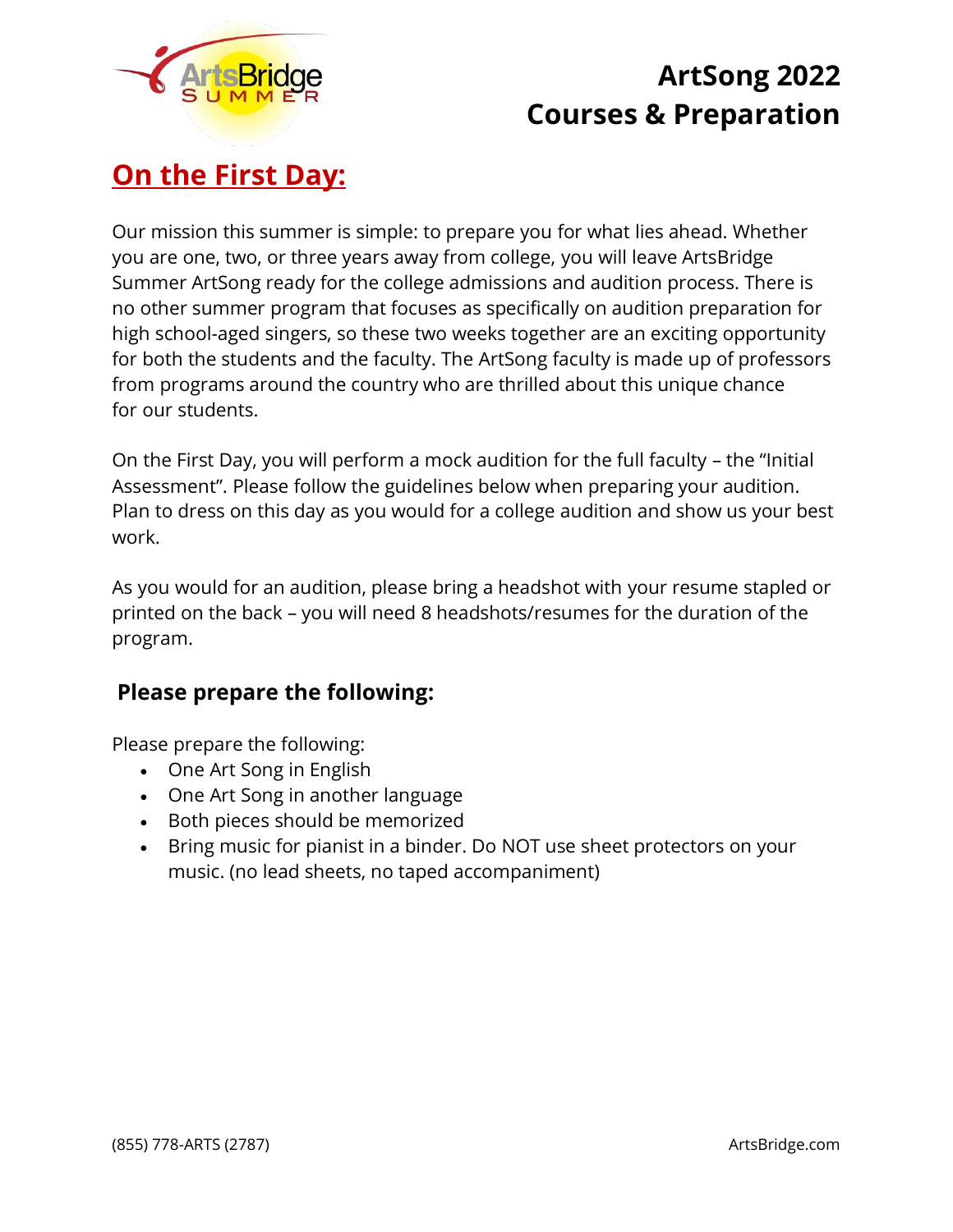

# **For Your Classes:**

## **Audition Techniques (Salvatore Champagne, Patty Thom & Alison d'Amato)**

What sort of impression do I make in an audition setting and why? What is the best repertoire for me to present in an audition? How can I prepare to audition well and experience auditioning as an enjoyable performance? This course will provide you with feedback on every aspect of your audition and help you create the audition you want to give.

### PREPARATION/MATERIALS:

No specific preparation necessary.

### **Performance Skills Seminar (Patty Thom)**

How do I take the ideas I have about my repertoire and turn those ideas into a physical, vocal, and musical performance that is expressive and communicative? How do I get out of my own way and let those ideas come through in my singing? Exploring all aspects of performance, this class gives you the tools to better assess and create your own performance.

#### PREPARATION/MATERIALS:

Please prepare 3-5 pieces of appropriate repertoire, at least two of them memorized. One or more can be pieces that you'd like to work on while in the program.

### **Lyric Diction (Salvatore Champagne)**

How can I clearly convey my meaning and intent in languages that aren't my own? How do I know whether my diction is accurate and actually sounds like the language I'm singing in!? Having the tools for beautiful and expressive diction lead to beautiful and expressive singing.

#### PREPARATION/MATERIALS:

No specific preparation necessary.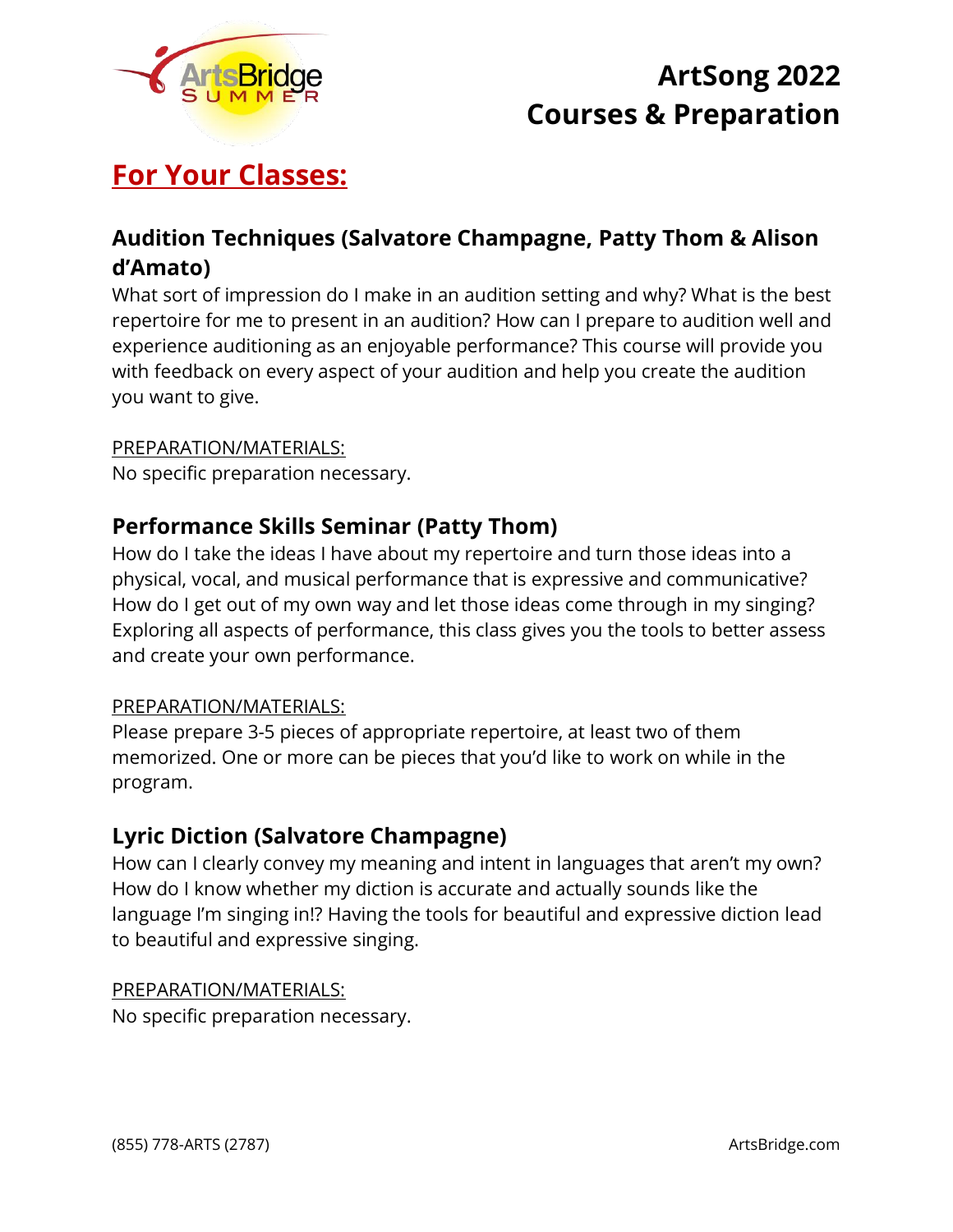

## **Foundations of Singing (Kevin Wilson)**

Singing is a complex coordinated event, the combined effect of the skeletal, respiratory, phonatory, articulatory, and resonator systems working together. Having knowledge of the basics of voice production gives singers necessary and useful tools for voice development and successful practicing. Each day we will discuss and experience a different system of singing to give you a physiological understanding of your voice.

### PREPARATION/MATERIALS:

No specific preparation necessary.

## **Song Repertoire (Alison d'Amato)**

What makes an Art Song? How do words and music work together? And how do I make sense of poetry, even in my own language, much less in a language that I don't fully understand? We will delve into the sounds of language as the foundation for art songs and explore a broad survey of composers and poets in the Italian, French, German, British, and American art song traditions. Song Repertoire class is about giving singers the tools to understand what is on the page, and how to give inspiration and life to their performances.

### PREPARATION/MATERIALS:

Students should choose a poem in English from their song lists and bring them to class to read aloud (not memorized). The poems must be originally in English, and be separate from the music scores, *in their original poetic form*. Online resources for finding the original poems include [songofamerica.org,](http://songofamerica.org/) [poetryfoundation.org,](http://poetryfoundation.org/) and [poets.org.](http://poets.org/)

## **Voice Lessons and Coachings (Patty Thom/Alison d'Amato/Salvatore Champagne/Jason Aquila)**

How can I better understand my voice and how it works? How can I bring to life what I see on the score as well as the musical ideas that are in my head? One on one time with a trusted voice teacher or coach is key to discovering both the voice and the performer behind it. ArtsBridge ArtSong singers receive two voice lessons (one with Patty Thom and one with Salvatore Champagne) and two coachings (one with Alison d'Amato and one with Jason Aquila) during the two-week session.